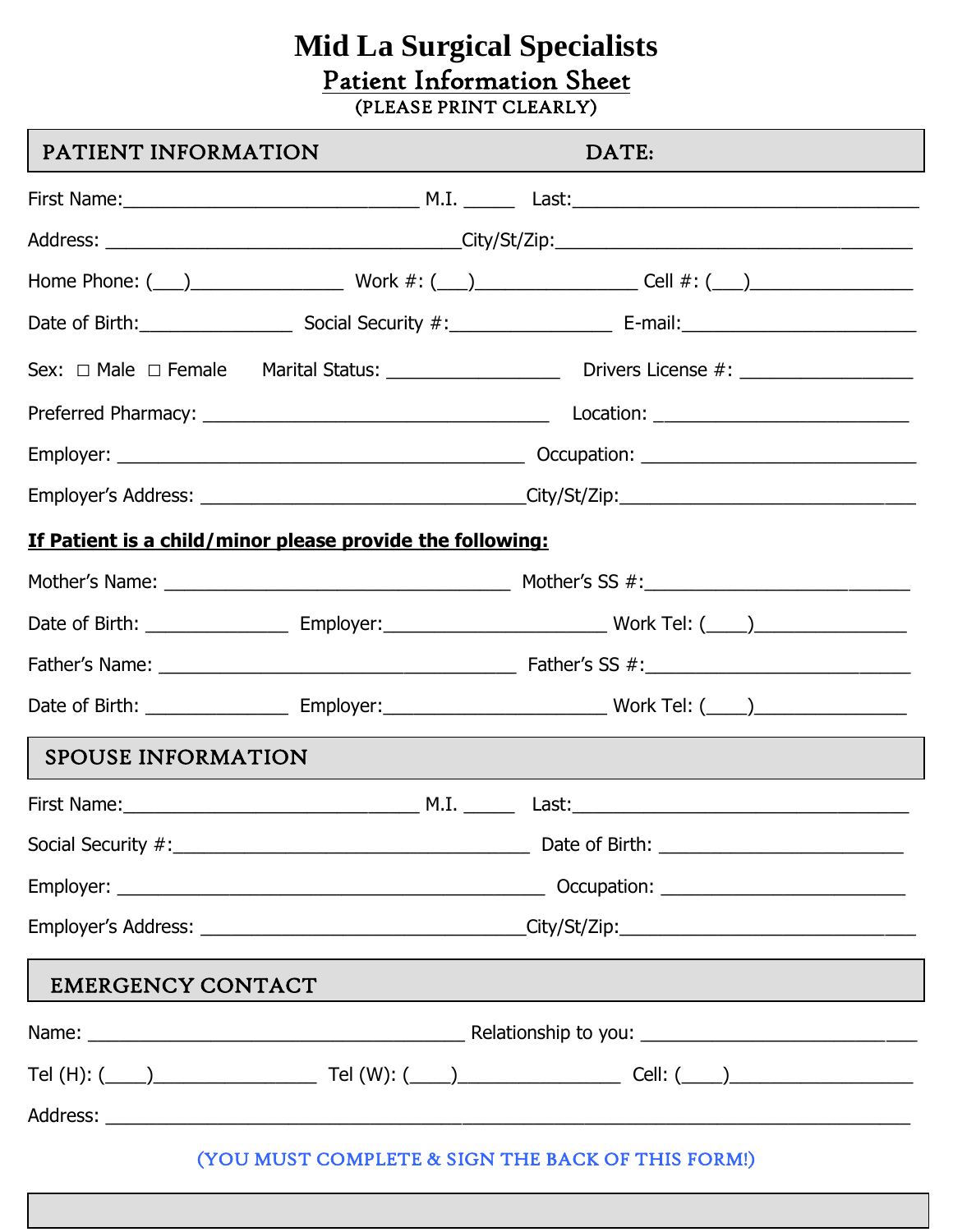# MEDICATION HISTORY CONSENT

An accurate medication history is very important in helping our physicians provide you with quality health care and assists in avoiding potentially dangerous drug interactions.

I hereby give my consent to Mid Louisiana Surgical Specialists to electronically obtain my medication history.

# **Patient Signature / Legal Guardian**

\*Electronic information from your pharmacy and/or health insurance provider might not be complete. It's very important that you inform your physician of all medications that you routinely take, including over-thecounter medicine, vitamin supplements and herbal remedies.

# REQUIRED INFORMATION

Medicare, in their efforts to assure that all patients have equal access to quality patient care, requires that we obtain the following information on all of our patients. We appreciate your assistance!

Do you consider yourself Hispanic/Latino? Yes No

**\_\_\_\_\_\_\_\_\_\_\_\_\_\_\_\_\_\_\_\_\_\_\_\_\_\_\_\_\_\_\_\_\_\_\_\_\_\_\_\_\_**

Which category best describes your race? American Indian Asian Black/African American

White Other:

L

# PHOTO CONSENT – PROTECTED HEALTH INFORMATION

I understand that, in an effort to prevent medical identity theft, MLSS policy requires that my photo be placed in my medical record. I hereby consent to a photograph being made of me or my child/dependant. I understand that it is solely for the purpose of protecting my identity and protected health information

# **SIGNATURE**

# AUTHORIZATION FOR RELEASE OF INFORMATION & ASSIGNMENT OF BENEFITS

I authorize the physicians and staff on this case to release medical information to the pertinent insurance company(s) or third party carriers and request that payment be made directly to the billing entity. I also request that payment of benefits from my secondary insurance carrier be paid directly to the billing entity until otherwise notified.

## OFFICE POLICY

- 1. I understand that I am financially responsible for any balance not covered by my insurance carrier.
- 2. I understand that co-payments are due at the time of my visit.
- 3. I understand that I am required to pay my portion of any surgery/procedure charges prior to the procedure date.
- 4. I understand that I am responsible for informing the receptionist of any changes in address or insurance coverage.
- 5. I understand that my insurance card must be shown at each visit.
- 6. I understand that I am responsible for providing a referral from my primary care physician (PCP), should my insurance carrier require one, and that if one is not received my appointment will be canceled.
- 7. I understand that, in the event my account is turned over for collection, I will be responsible for payment of reasonable legal fees to collect same.

**\_\_\_\_\_\_\_\_\_\_\_\_\_\_\_\_\_\_\_\_\_\_\_\_\_\_\_\_\_\_\_\_\_\_\_\_\_\_\_\_\_\_\_ \_\_\_\_\_\_\_\_\_\_\_\_\_\_\_\_\_\_\_\_\_\_**

8. A copy of Mid Louisiana Surgical Specialists' financial policy has been made available to me.

**\_\_\_\_\_\_\_\_\_\_\_\_\_\_\_\_\_\_\_\_\_\_\_\_\_\_\_\_\_\_\_\_\_\_\_\_\_\_\_\_\_\_\_ \_\_\_\_\_\_\_\_\_\_\_\_\_\_\_\_\_\_\_\_\_\_** Signature of Patient Date **Date of Patient According to the Contract Of Patient** Date Date Date **Date Of Patient** 

Signature of Parent/Guardian/Responsible Party **Date 2018** 2014 12:38 Date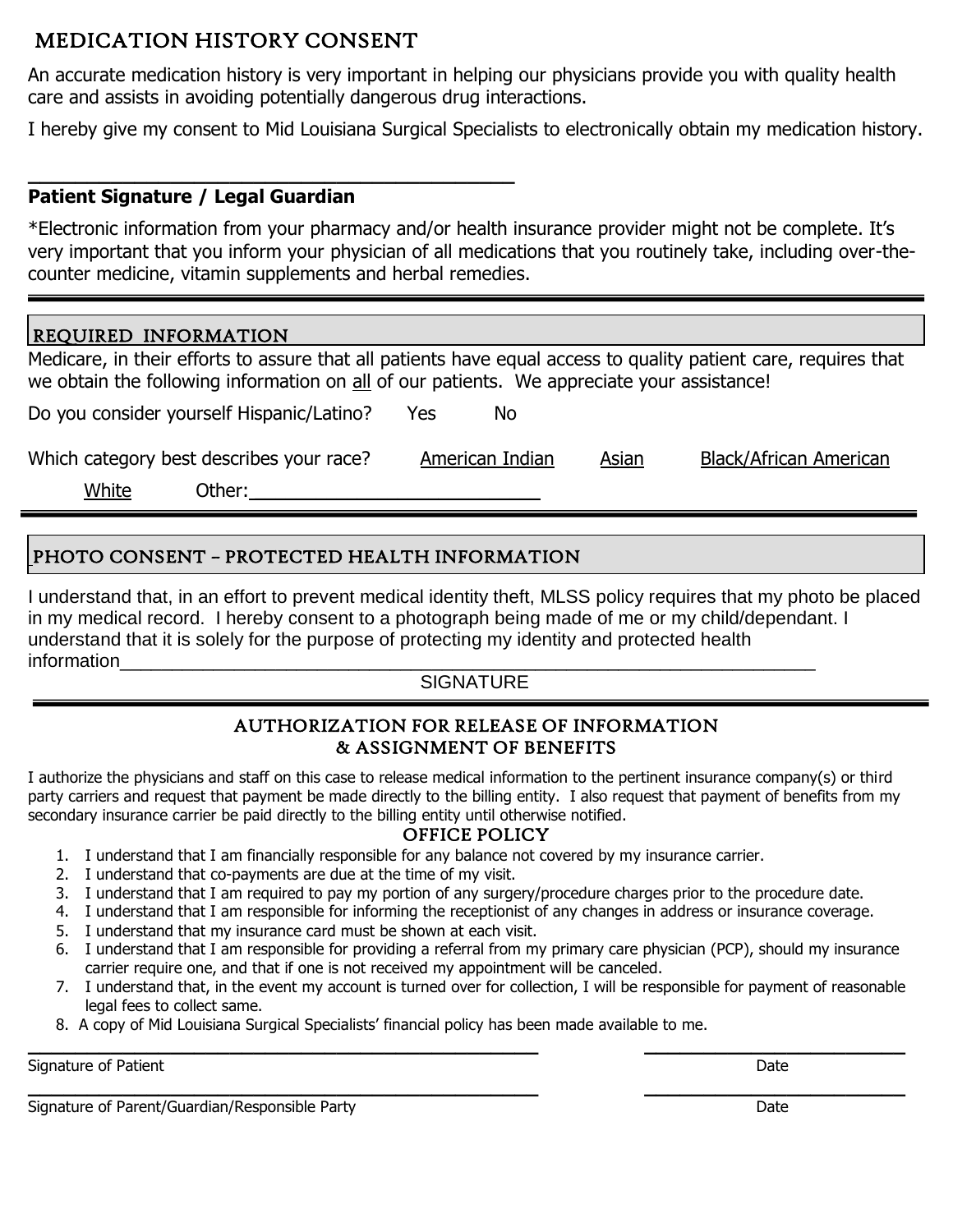# **Mid La Surgical Specialists**

**A Professional Medical Corporation Wayne L. Watkins, M.D., F.A.C.S. J. Michael Conerly, M.D., F.A.C.S. Darryl J. Aguilar, M.D., F.A.C.S. James N. Parrish, M.D., F.A.C.S. Samuel E. Bledsoe, M.D.**

**This notice describes how information about you may be used and disclosed and how you can gain access to this information. Please review it carefully.**

# **Notice of Privacy Practices**

Effective Date: April 09, 2003

- 1. Mid La Surgical Specialists may use and disclose protected health information for treatment, payment and healthcare operations. Examples of these include, but are not limited to, requested preschool, life insurance or sports physicals, referral to nursing homes, foster care homes, home health agencies and/or referral to other providers for treatment. Payment examples include, but are not limited to, insurance companies for claims including coordination of benefits with other insurers; collection agencies. Healthcare operations include, but is not limited to, internal quality control and assurance including auditing of records.
- 2. Mid La Surgical Specialists is permitted or required to use or disclose protected health information without the individuals written consent or authorization in certain circumstances. Two examples of such are for public health requirements or court orders.
- 3. Mid La Surgical Specialists will not make any other use or disclosure of a patient's protected health information without the individual's written authorization. Such authorization may be revoked at any time. Revocation must be written.
- 4. Mid La Surgical Specialists may at times contact the patient to provide appointment reminders or information regarding treatment alternatives or other health-related benefits and services that may be of interest to the individual patient.
- 5. Mid La Surgical Specialists will abide by the terms of this notice currently in effect at the time of disclosure.
- 6. Mid La Surgical Specialists reserves the right to change the terms of its notice and to make new notice provisions effective for all protected health information that it maintains.
- 7. Mid La Surgical Specialists will provide each patient with a copy of any revisions of it's Notice of Information Practice at the time of their next visit, or at their last known address if there is a need to use or disclose any protected health information of the patient. Copies may also be obtained at any time at our office.
- 8. Any person/patient may file a complaint to the Practice and to the Secretary of Health and Human Services if they believe their privacy rights have been violated. To file a complaint with the practice, please contact the Privacy Officer at the following address and/or phone number: Annette Holden, Office Manager, 3311 Prescott Rd., Suite 201, Alexandria, LA 71301. Phone: 318-442-6767.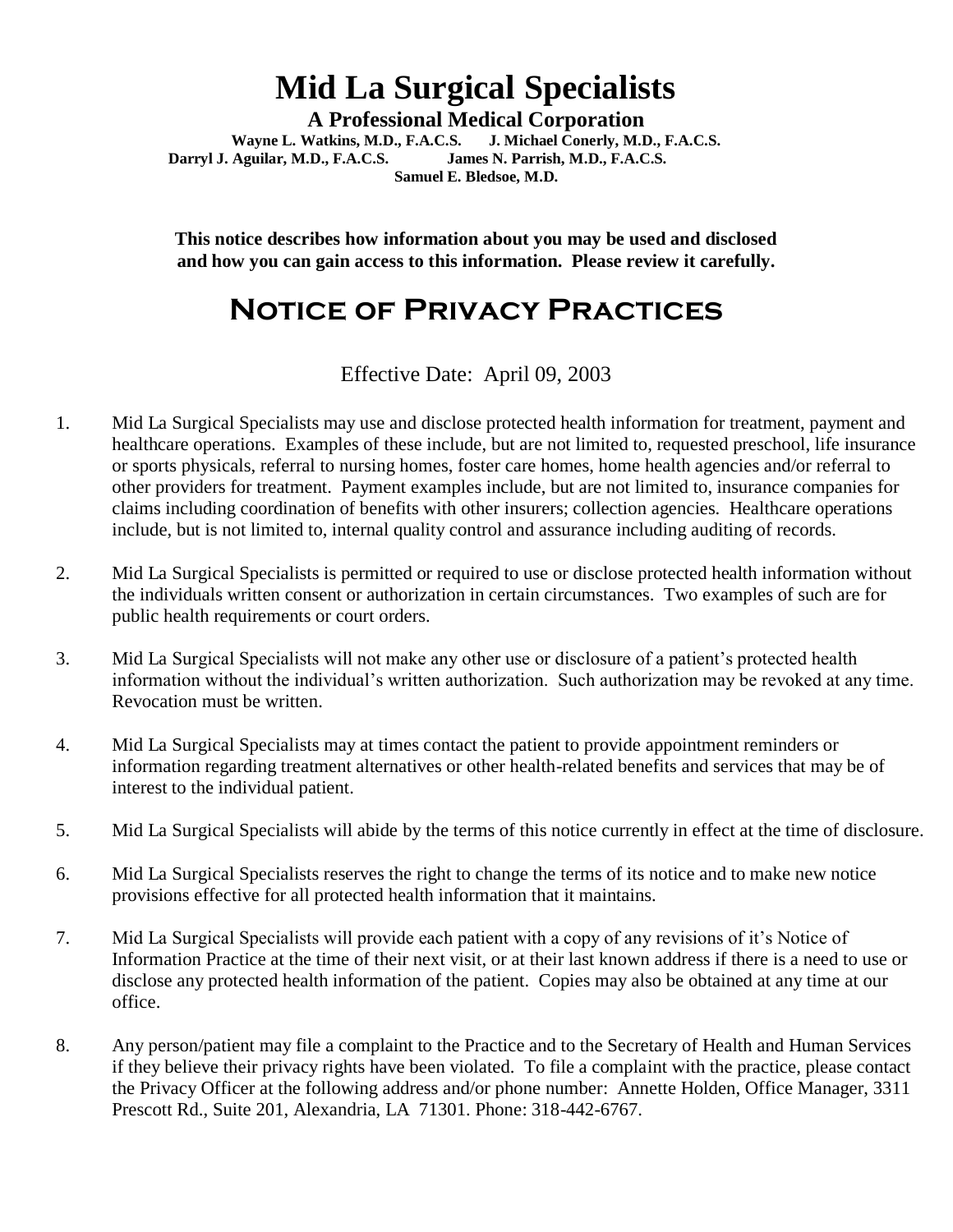- 9. It is Mid La Surgical Specialists' policy that no retaliatory action will be made against any individual who submits or conveys a complaint of suspected or actual non-compliance of the privacy standards.
- 10. Patient's Name (please print) \_\_\_\_\_\_\_\_\_\_\_\_\_\_\_\_\_\_\_\_\_\_\_\_\_\_\_\_\_\_\_
- 11. Date:\_\_\_\_\_\_\_\_\_\_\_\_\_\_\_\_\_\_\_\_\_\_\_\_\_\_
- 12. Signature of Patient or Legal Guardian \_\_\_\_\_\_\_\_\_\_\_\_\_\_\_\_\_\_\_\_\_\_\_\_\_\_\_\_\_\_\_\_\_\_\_\_\_\_\_\_\_\_\_\_\_\_\_\_\_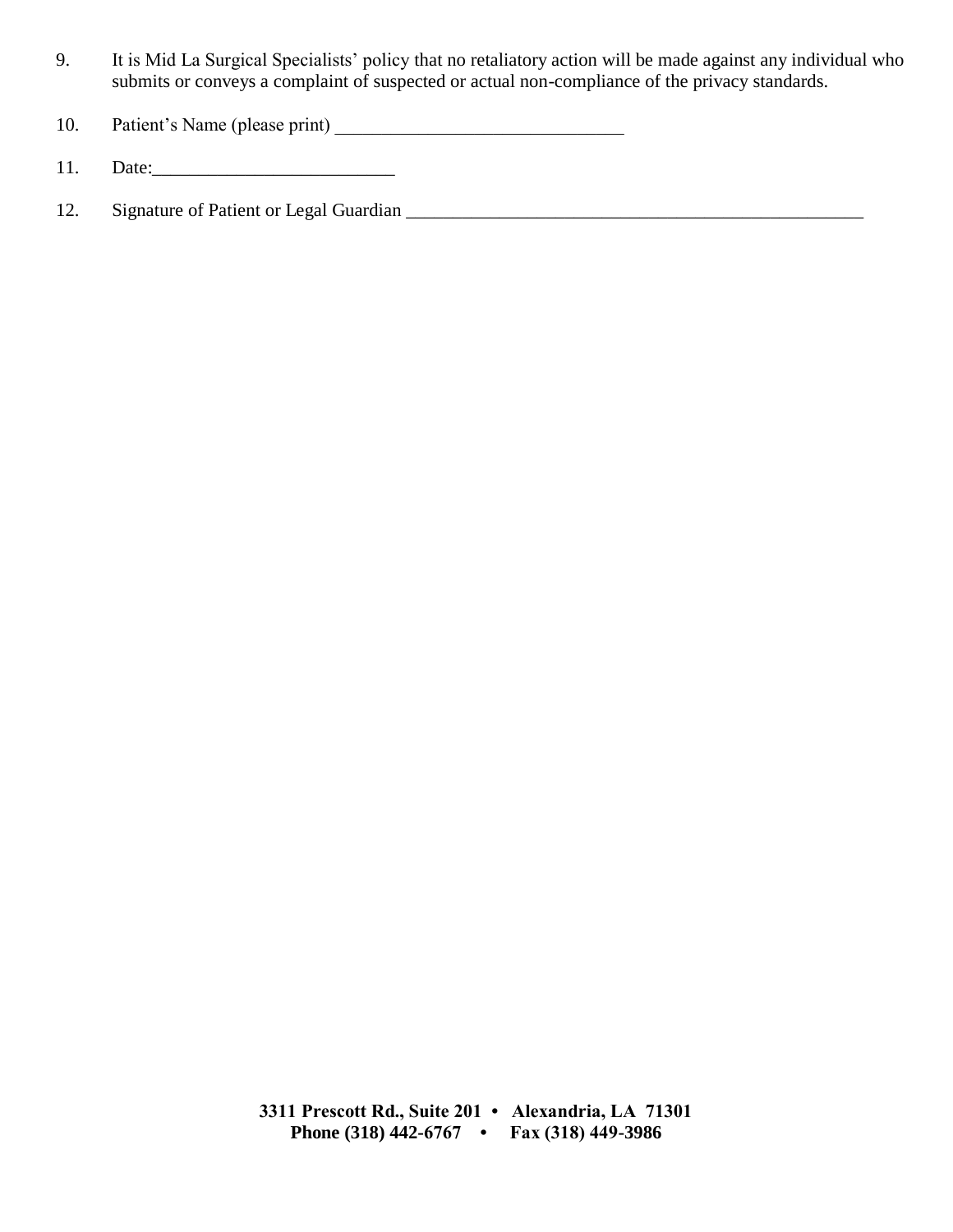# **Mid La Surgical Specialists**

**A Professional Medical Corporation**

**Wayne L. Watkins, M.D., F.A.C.S. J. Michael Conerly, M.D., F.A.C.S. Darryl J. Aguilar, M.D., F.A.C.S. James N. Parrish, M.D. F.A.C.S. Dr. Samuel E. Bledsoe, M.D.**

### **Authorization for Release of Protected Health Information**

| <b>Patient Identification</b>                                                                                                                |            |  |
|----------------------------------------------------------------------------------------------------------------------------------------------|------------|--|
| <b>Printed Name:</b><br><u> 1980 - Jan Samuel Barbara, martin da basar da basar da basar da basar da basar da basar da basar da basar da</u> |            |  |
| <b>Address:</b>                                                                                                                              |            |  |
| Social Security #:_                                                                                                                          | Telephone: |  |

### **Authority to Release Protected Health Information**

**Patient Identification**

**IMPORTANT!!** List all persons (doctors, family, friends, etc.) that you authorize Mid La Surgical Specialists to release your medical information to. \*\*Anyone **not listed** will be **unable** to receive any of your medical information, written or verbal, from this clinic.

I hereby authorize Mid La Surgical Specialists to release the information identified in this authorization form from the medical records of Mid La Surgical Specialists and provide such information to:

ٱ Referring physician(s)/Medical Facilities List Physicians/Medical Facilities

| Family/Relative/Friend            |  |
|-----------------------------------|--|
| Name/Relationship to you: _______ |  |
|                                   |  |
| Name/Relationship to you:         |  |
| Name/Relationship to you:         |  |

## **Information To Be Released**

| Please check type of information to be released: |                                    |                             |  |  |  |  |
|--------------------------------------------------|------------------------------------|-----------------------------|--|--|--|--|
| $\Box$ Complete health record                    | $\Box$ Diagnosis & treatment codes | $\Box$ Discharge summary    |  |  |  |  |
| $\Box$ History and physical exam                 | $\Box$ Consultation reports        | $\Box$ Progress notes       |  |  |  |  |
| $\Box$ Laboratory test results                   | $\Box$ X-ray reports               | $\Box$ X-ray films / images |  |  |  |  |
| $\Box$ Photographs, videotapes                   | $\Box$ Complete billing record     | $\Box$ Itemized bill        |  |  |  |  |

Other, (specify) \_\_\_\_\_\_\_\_\_\_\_\_\_\_\_\_\_\_\_\_\_\_\_\_\_\_\_\_\_\_\_\_\_\_\_\_\_\_\_\_\_\_\_\_\_\_\_\_\_\_\_\_\_\_\_\_\_\_\_\_\_\_\_\_\_\_\_\_\_\_\_\_\_\_\_\_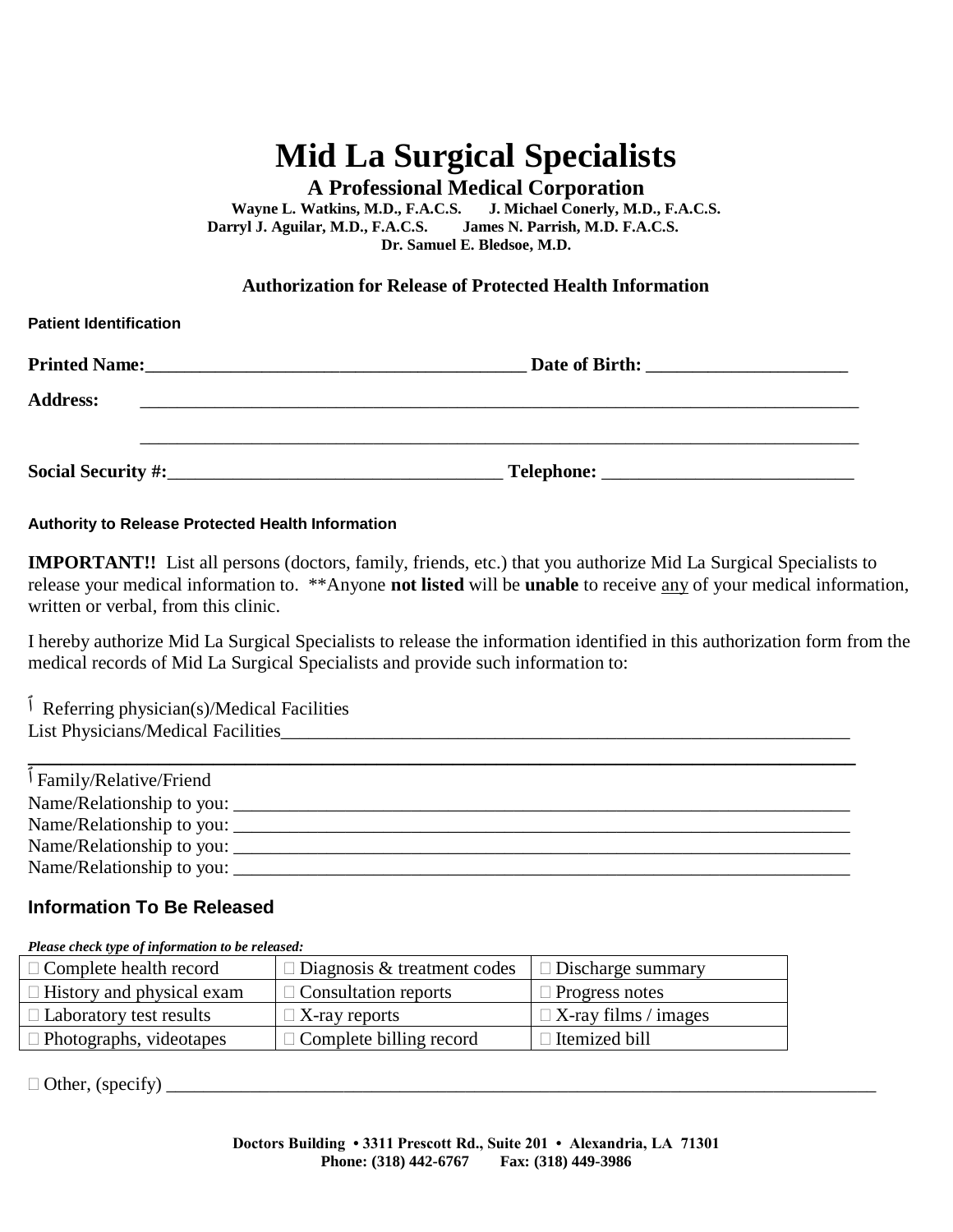# **Page 2 Mid La Surgical Specialists Authorization for Release of Protected Health Information**

## **Drug and/or Alcohol Abuse, and/or Psychiatric, and/or HIV/AIDS Records Release**

I understand if my medical or billing record contains information in reference to drug and/or alcohol abuse, psychiatric care, sexually transmitted disease, hepatitis B or C testing, and/or other sensitive information, I agree to its release. *Check One:*  $\Box$  Yes  $\Box$  No

I understand if my medical or billing record contains information in reference to HIV/AIDS (Human Immunodeficiency Virus/Acquired Immunodeficiency Syndrome) testing and/or treatment I agree to its release. *Check One:*  $\Box$  **Yes**  $\Box$  **No** 

## **Right to Amend/Revoke Authorization**

Except to the extent that action has already been taken in reliance on this authorization, the authorization may be amended and/or revoked at any time by submitting a written notice to Mid La Surgical Specialists at, 3311 Prescott Road, Suite 201, Alexandria, LA 71301. Unless revoked, this authorization will expire on the following date, or after the following time period or event: End of Treatment Period.

### **Re-disclosure**

### **I understand the information disclosed by this authorization may be subject to re-disclosure by the recipient and no longer be protected by the Health Insurance Portability and Accountability Act of 1996.**

### *Signature of Patient or Personal Representative Who May Request Disclosure*

I understand that I do not have to sign this authorization, and my treatment or payment for services will not be denied if I do not sign this form. However, if health care services are being provided to me for the purpose of providing information to a third-party (e.g. fitness-for-work test), I understand that services may be denied if I do not authorize the release of information related to such health care services to the third-party. I can inspect or copy the protected health information to be used or disclosed. **I hereby release and discharge Mid La Surgical Specialists of any liability and the undersigned will hold Mid La Surgical Specialists harmless for complying with this Authorization.** 

\_\_\_\_\_\_\_\_\_\_\_\_\_\_\_\_\_\_\_\_\_\_\_\_\_\_\_\_\_\_\_\_\_\_\_\_\_\_\_\_\_\_\_\_\_\_\_\_\_\_\_\_\_\_\_\_\_\_\_\_\_\_\_\_\_\_\_\_\_\_\_\_\_\_\_\_\_\_\_\_\_\_\_\_\_\_

**Signature: \_\_\_\_\_\_\_\_\_\_\_\_\_\_\_\_\_\_\_\_\_\_\_\_\_\_\_\_\_\_\_\_\_\_\_\_\_\_ Date: \_\_\_\_\_\_\_\_\_\_\_\_\_\_\_\_\_\_\_\_\_\_\_\_\_\_\_\_\_\_\_\_\_**

**Description of relationship if not patient:**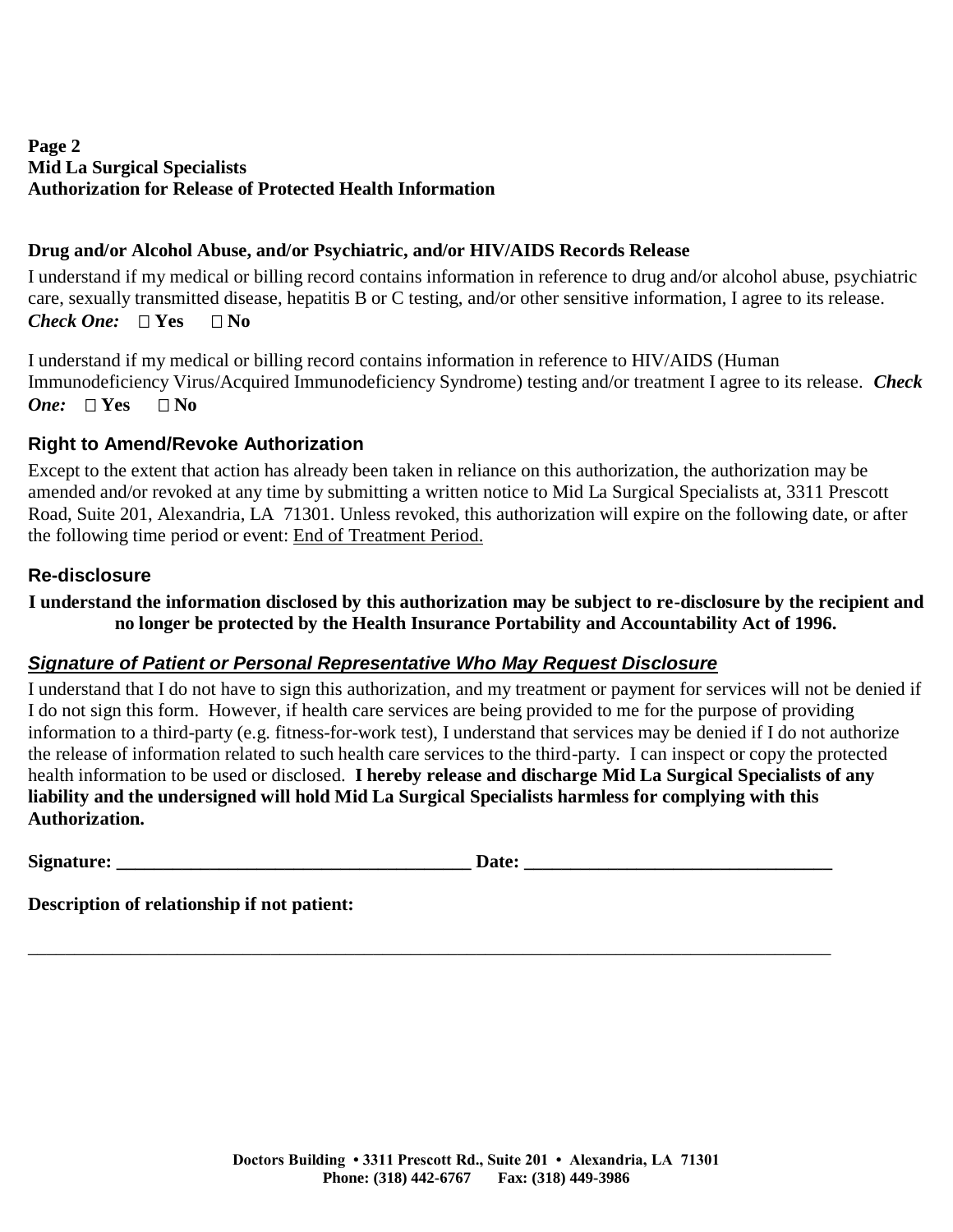# **MID LOUISIANA SURGICAL SPECIALISTS History and Physical**

| <b>PAST MEDICAL HISTORY - Check all that apply to YOU!</b>                                                                                                                                                                                                                                                                             |                                                                                                                                                                                                                                                                                                                                                                                         |                                                                                                                                                                                                                                                                                                                                                                        |                                                                                                                                                                                                                        |
|----------------------------------------------------------------------------------------------------------------------------------------------------------------------------------------------------------------------------------------------------------------------------------------------------------------------------------------|-----------------------------------------------------------------------------------------------------------------------------------------------------------------------------------------------------------------------------------------------------------------------------------------------------------------------------------------------------------------------------------------|------------------------------------------------------------------------------------------------------------------------------------------------------------------------------------------------------------------------------------------------------------------------------------------------------------------------------------------------------------------------|------------------------------------------------------------------------------------------------------------------------------------------------------------------------------------------------------------------------|
| □ Number of Pregnancies _________<br>□ Number of Births _________<br>$\Box$ Asthma<br>□ Atrial Fibrillation<br>$\Box$ Anxiety<br>□ Autoimmune Disorder<br>□ CVA / Stroke<br>□ COPD-Emphysema<br>□ Coronary Heart Disease<br>□ Crohn's Disease<br>□ CRF-Renal Failure<br>□ Colon Cancer<br>□ Cataract Extraction                        | □ Anesthesia Complications<br>□ Blood Transfusion<br>$\square$ Depression<br>$\square$ Diabetes – insulin dep<br>□ Diabetes-non-insulin dep<br>□ GI Bleed<br>$\Box$ G E R D - reflux<br>□ Heart Disease<br>$\Box$ Hyperlipidemia<br>□ Hypertension<br>□ Hypothyroidism-Underactive<br>□ Hyperthyroidism-Overactive<br>$\Box$ Hepatitis A<br>$\Box$ Hepatitis B<br>$\square$ Hepatitis C | $\Box$ Infertility<br>$\Box$ Cirrhosis<br>□ DVT-blood clots<br>□ Kidney Disease<br>□ Kidney Stone<br>□ Liver Disease<br>$\Box$ M I-Heart Attack<br>□ Neurologic Disorder □ Breast Disease<br>□ Osteoathritis<br>$\Box$ Osteoporosis<br>□ PVD-arterial disease □ Fibromyalgia<br>□ PUD - Gastric ulcers □ Breast Cancer<br>$\Box$ Rheumatoid Arthritis<br>□ Skin Cancer | □ Seizure Disorder<br>□ Thyroid Disorder<br>$\Box$ Tuberculosis<br>□ Valvular Heart Disease<br>$\Box$ U T I – bladder infections<br>□ Brain Tumor<br>□ Varicose Veins/Phlebitis<br>□ Cervical Cancer<br>□ Colon Polyps |
| PAST SURGICAL HISTORY - Check all that apply to YOU!<br>$\Box$ None<br>□ Abdominal-exploratory<br>$\Box$ Amputation<br>□ Dialysis Access<br>□ C-Section<br>□ Aortic Valve Replacement<br>□ Appendectomy<br>□ Aortic Surgery<br>□ Back Surgery<br>□ Breast Biopsy<br>□ CABG-Heart Bypass<br>□ Carotid Endarterectomy<br>□ Carpel Tunnel | □ Cataract Surgery<br>□ Gallbladder<br>□ Colon Resection<br>□ Brain Surgery<br>□ Weight loss surgery<br>□ Hemorrhoidectomy<br>□ Hernia Repair<br>□ Hiatal Hernia Repair<br>□ Hip Replacement<br>□ Interventional Pain Procedure □ Rotator Cuff Repair<br>□ Knee Scope<br>□ Knee Replacement                                                                                             | □ Mitral Valve Replace<br>□ Kidney Surgery<br>□ Pacemaker<br>$\Box$ Parathyroidectomy<br>□ Lung Surgery<br>□ Port Placement<br>□ Port Removal<br>□ Prostate Surgery<br>$\Box$ Heart stent<br>□ Splenectomy<br>□ Tubal Ligation                                                                                                                                         | $\Box$ Hysterectomy w/o ovaries<br>□ Hysterectomy w/ovaries<br>$\Box$ Thyroidectomy<br>□ Tonsillectomy<br>□ Bladder Sling<br>□ Mastectomy/Lumpectomy<br>□ Anesthesia Problems<br>$\Box$ Surgical Complications         |
| □ FH Anemia<br><b>D FH Anesthetic Complication</b><br>□ FH Blood Clots<br>□ FH Breast Cancer<br>□ FH Colon Cancer                                                                                                                                                                                                                      | <b>PAST FAMILY HISTORY - Check all that apply to IMMEDIATE FAMILY MEMBERS ONLY!</b><br>□ FH Diabetes<br>□ FH Heart Disease<br>□ FH Hypertension<br>□ FH Psychiatric Care<br>□ FH Stroke                                                                                                                                                                                                 | □ FH Bowel Disease<br>□ FH Kidney Disease<br>□ FH Respiratory Disease<br>□ FH Liver Disease<br>□ FH Melanoma                                                                                                                                                                                                                                                           | □ FH Ovarian Cancer<br>□ FH Thyroid Disease<br>□ FH Weight Disorder                                                                                                                                                    |
| SOCIAL HISTORY - Circle/Complete all that apply to YOU!<br><b>MARITAL STATUS:</b> Single Married Divorced Widow                                                                                                                                                                                                                        |                                                                                                                                                                                                                                                                                                                                                                                         | <b>LIVING ARRANGEMENTS:</b>                                                                                                                                                                                                                                                                                                                                            |                                                                                                                                                                                                                        |
| ANY RELIGIOUS BELIEFS THAT WOULD AFFECT YOUR CARE?                                                                                                                                                                                                                                                                                     |                                                                                                                                                                                                                                                                                                                                                                                         |                                                                                                                                                                                                                                                                                                                                                                        | (private residence, nursing home, etc)                                                                                                                                                                                 |
|                                                                                                                                                                                                                                                                                                                                        |                                                                                                                                                                                                                                                                                                                                                                                         |                                                                                                                                                                                                                                                                                                                                                                        |                                                                                                                                                                                                                        |
| <b>DRUG USE:</b> Yes<br>No                                                                                                                                                                                                                                                                                                             | <b>TOBACCO USE:</b> Never smoked <u>Current Smoker How long? With Smoker How long</u><br>Former Smoker How long since you quit? _________ months/years Are you exposed to second-hand smoke?<br><b>HIV RISK:</b><br>Yes                                                                                                                                                                 | No.<br>Average ___________ drinks per day                                                                                                                                                                                                                                                                                                                              | Yes<br>No<br><b>ALCOHOL USE:</b><br>$\mathbf{N}$ o<br>Yes                                                                                                                                                              |
| <b>REGULAR EXERCISE:</b> Yes                                                                                                                                                                                                                                                                                                           | No                                                                                                                                                                                                                                                                                                                                                                                      |                                                                                                                                                                                                                                                                                                                                                                        |                                                                                                                                                                                                                        |

**Date of last Colonoscopy: \_\_\_\_\_\_\_\_\_\_\_\_\_\_\_\_\_\_\_\_\_\_\_\_ Date of Last Mammogram: \_\_\_\_\_\_\_\_\_\_\_\_\_\_\_\_\_\_\_\_\_\_\_\_\_\_\_\_**